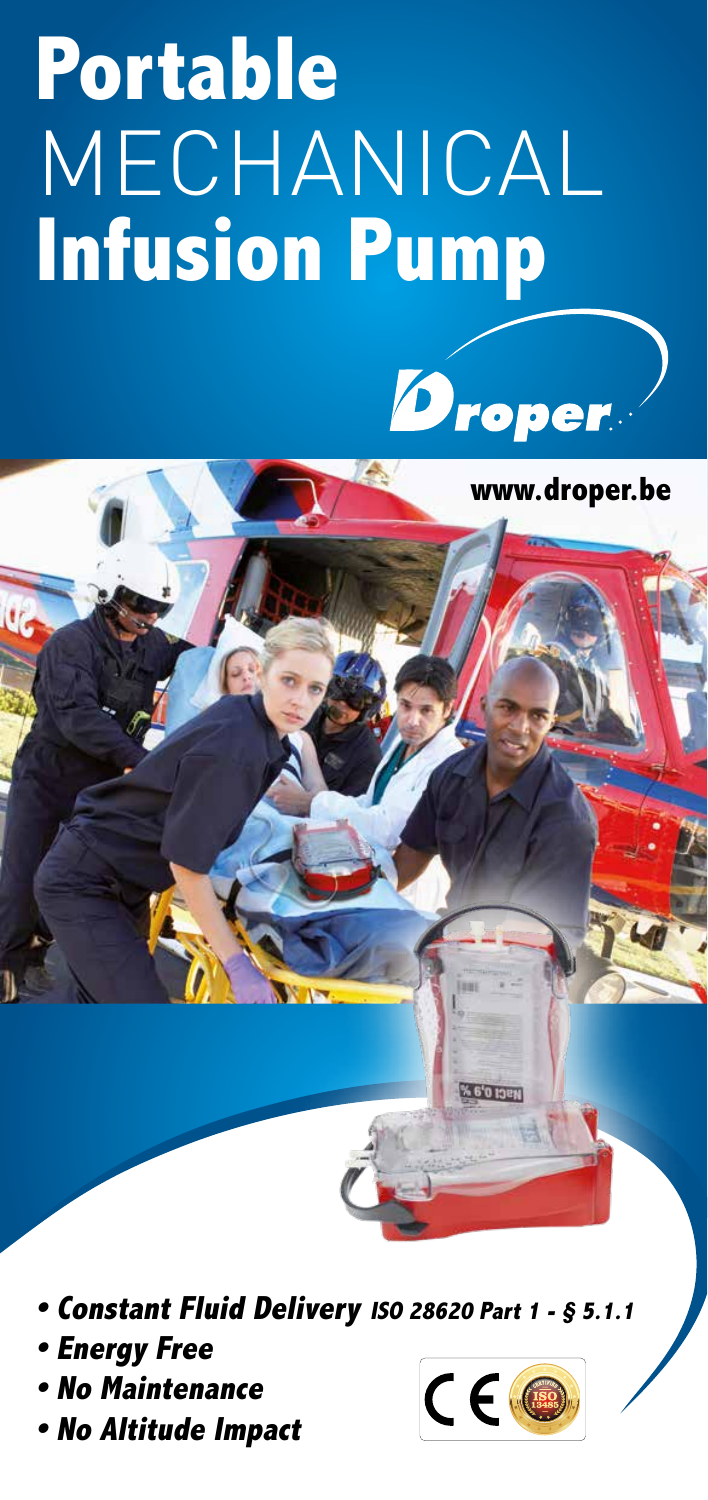## **Portable**  MECHANICAL **Infusion Pun**

DROPER is the first portable and totally mechanical infusion pump delivering a

#### CONSTANT FLOW



1000 ML NACL 0,9% BAG 18 G NEEDLE **CARACTERISATION** FOLLOWING ISO 28620

CEWAC ACCREDITED LABORATORY LIÈGE (BELGIUM)

and being

### ENERGY FREE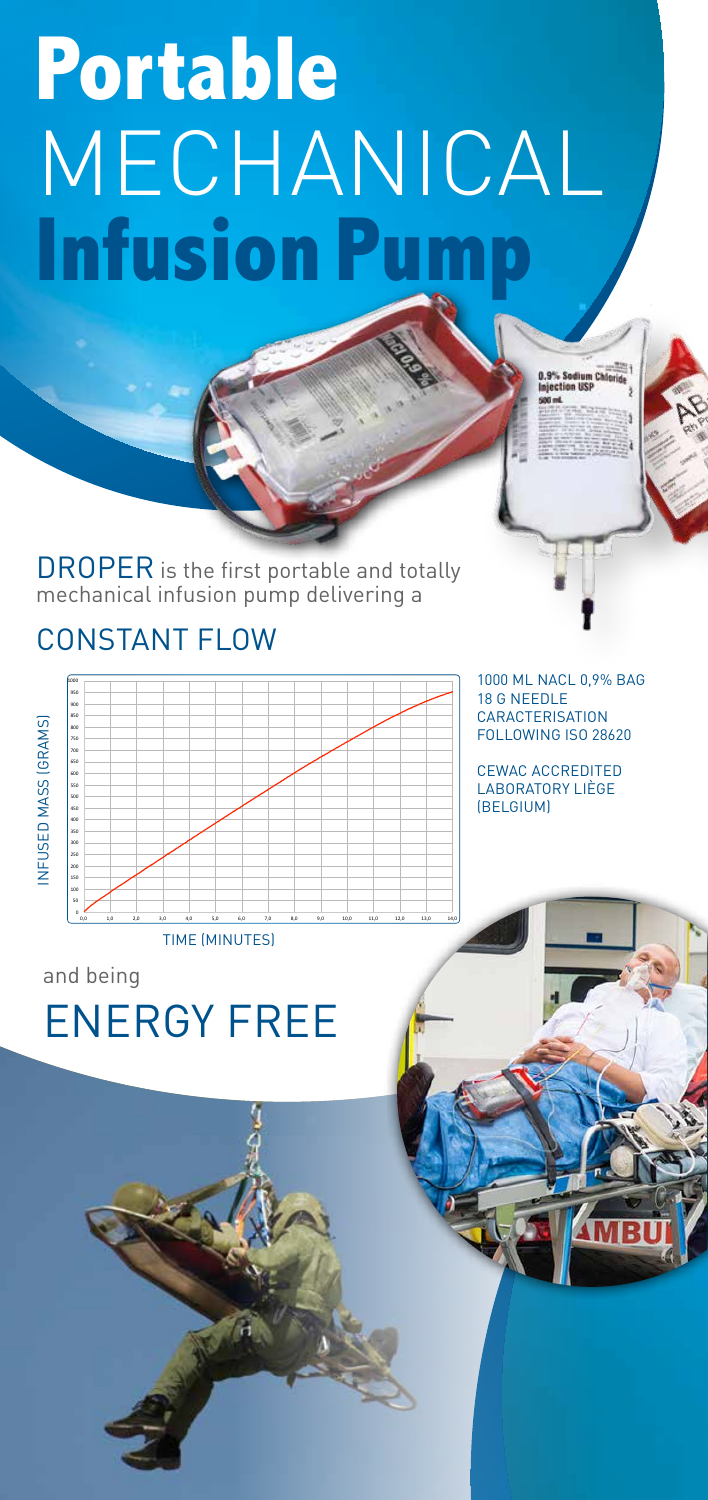#### INCREASED FLEXIBILITY FOR RESCUERS

Reliable, easy-to-use, Droper is particularly suitable to all emergency situations with need of IV-drip. This infusion pump uses mechanical compression without need of pole, electricity, batteries, or physical intervention.

Autonomous, it allows the rescuer to focus on medical care by releasing him from any IV-drip handling.

#### SAFER FOR THE PATIENTS

Droper can be used in various positions, in any confined situations (caving, collapsed buildings, mountain rescues ..) and even in gravity-free situation.

### PRINCIPI F

Thanks to its patented system, Droper delivers stable fluids, regardless of the emptying rate.

There is no contact between the dripping solution and the apparatus.

As soon as Droper upper panel is closed, the system automatically activates the pressure system on the bag through the mean of a moving tray.

The perfusion progress can be viewed at all times through the upper fully clear window and through an emptying indicator put on the moving tray front panel.